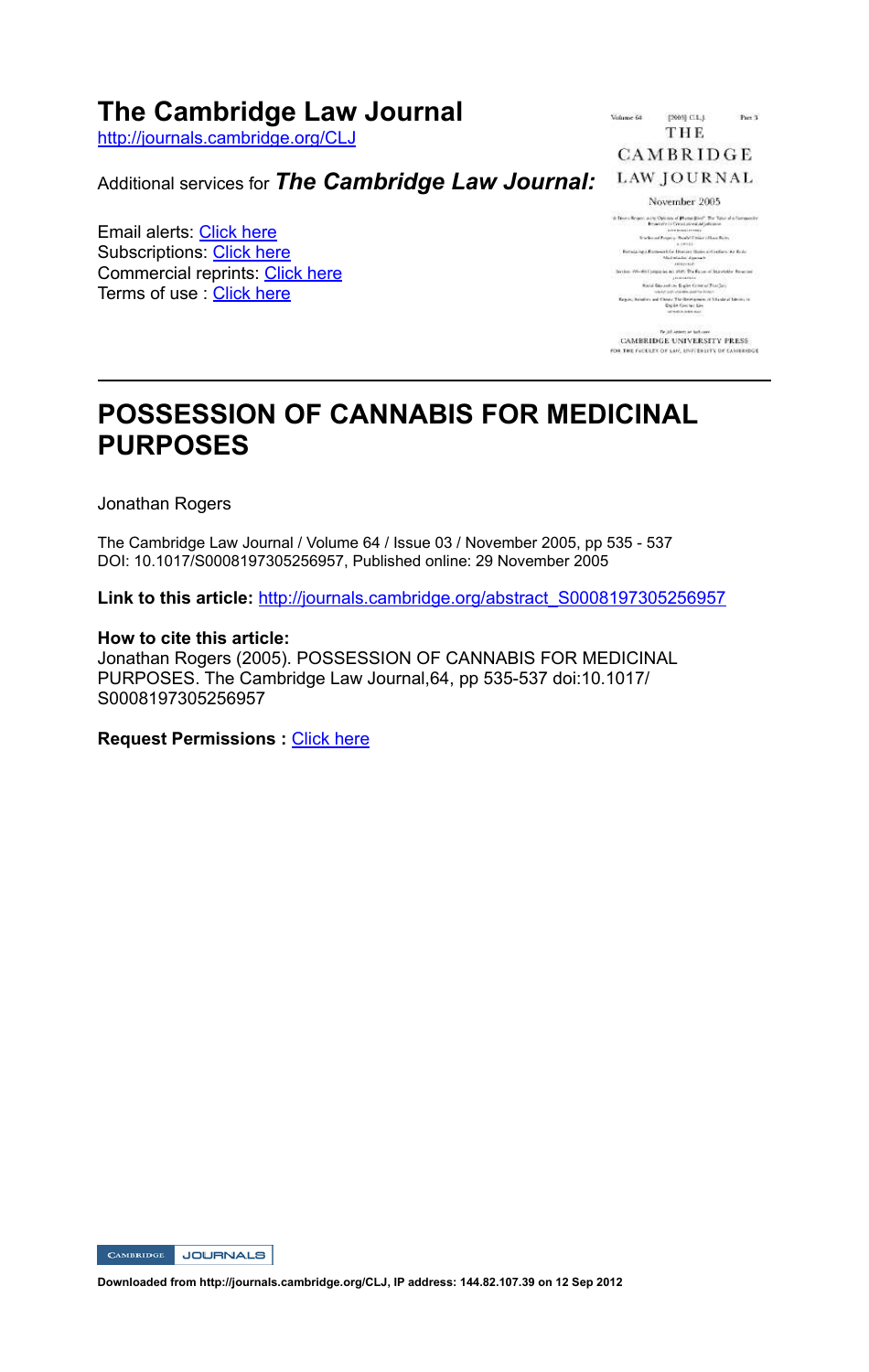### POSSESSION OF CANNABIS FOR MEDICINAL PURPOSES

IN R. v. Quayle [2005] EWCA Crim 1415, the Court of Appeal heard a set of conjoined appeals and decided that a person who possesses cannabis purely for medicinal purposes, even if it gives him relief from the crippling effects of an illness, has no defence to the charge of possession. Duress of circumstances is unavailable, and the conviction of the cannabis user is compatible with his right to privacy under Article 8 ECHR.

It is hard to disagree with these rulings as a matter of legal interpretation. Let us start with the elements of defence of duress of circumstances. The defendant must be acting to prevent a threat of death or serious bodily harm which cannot be met in another way: R. v. Pommell [1995] 2 Cr. App. R. 607. Admittedly, those elements might be satisfied if his illness (in some cases, multiple sclerosis) can amount to serious bodily harm, and if the medicines prescribed by the patient's doctor have already proven ineffectual.

But even if the person who takes the drug regularly is averting an imminent threat of serious harm, the threat which he is meeting is of an ongoing nature, and affects many people. In the words of the Court (at [57]), the defendants' conduct ''contravenes the legislative policy and scheme on a continuing and regular basis'' (emphasis added). So, for the first time since Southwark LBC v. Williams [1971] 2 All E.R. 175 (C.A.), a court seems to have given recognition to the notion (more usually discussed in academic texts) that the perceived emergency which bases a defence of duress of circumstances (or ''necessity'', if one must) should be an emergency of a likely ''one-off'' nature. Parliament must legislate to create exceptions for ''regular'' cases where application of the law would cause hardship. It is not enough, then, that there is nothing which explicitly rules out the defence in the Misuse of Drugs Act 1971: any defence needs to be included in the statute.

The Article 8 argument was that the prosecution and conviction of the drug user interferes with his private life, again assuming that he derives some therapeutic benefit from the drug. If that were so,

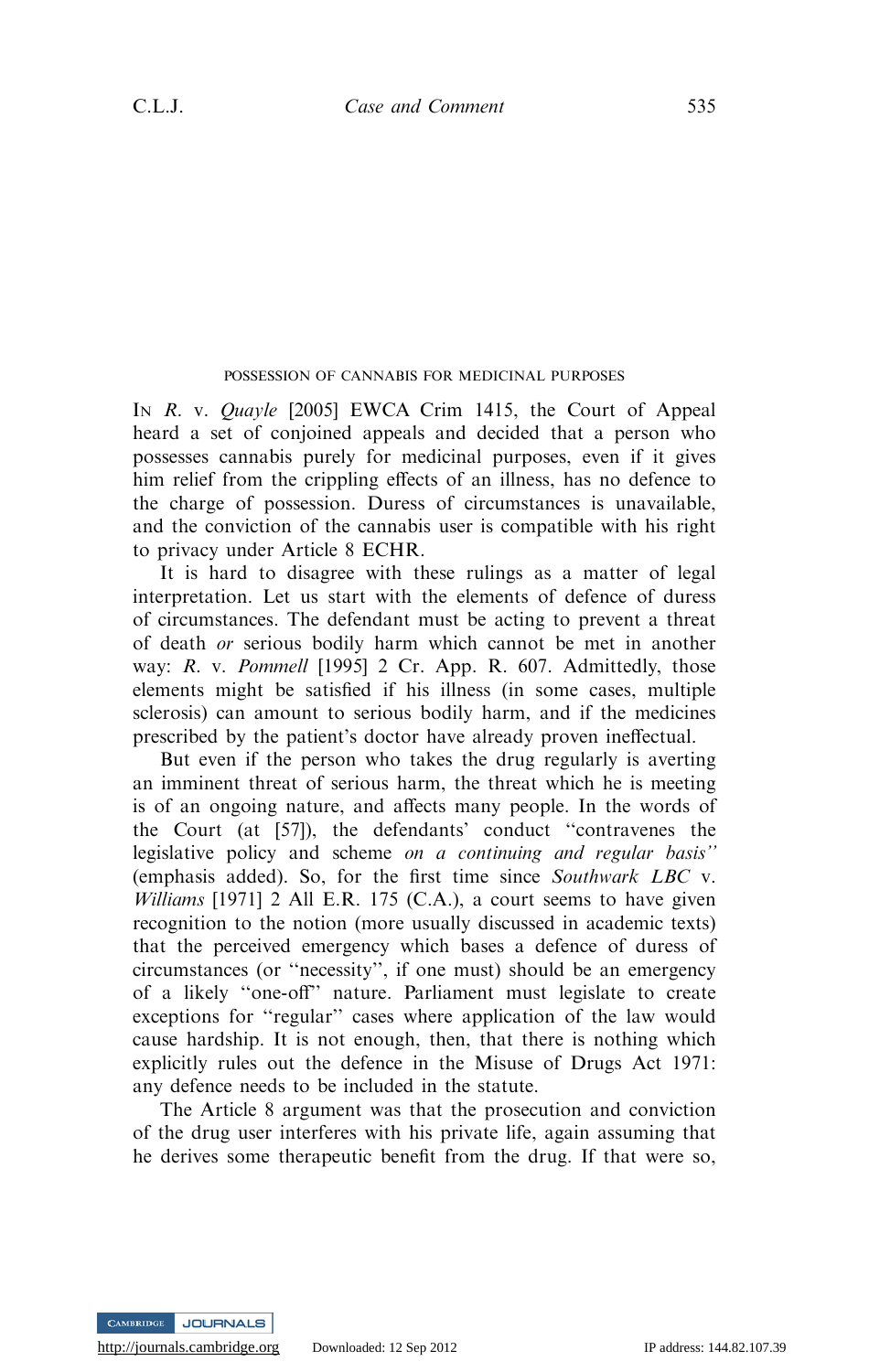perhaps the court would have to revise its self-imposed limitation on the defence of duress of circumstances, as discussed above. But that ''interference'' would be justified if it were necessary and proportionate towards the protection of health: Article 8 (2) ECHR. One can see why the Court accepted this. Recent research commissioned by the government suggested that the dangers to health from taking cannabis are indeed substantial and that the potential medicinal effects are normally relatively marginal. Thus, a blanket ban on the possession of cannabis is not disproportionate or at least, so Parliament was entitled to conclude (note that it matters only that the law can presently be defended: it does not matter that the law might have been insufficiently thought through back in 1971). Understandably, the Court of Appeal showed substantial deference on the need to combat the harms of cannabis by criminal prohibition.

Unfortunately none of the counsel in *Quayle* tried an even bolder human rights argument based on Article 3 of the ECHR: that the very act of prosecution would subject the patient to inhuman or degrading treatment in so far as it would be likely to inhibit him from resorting to his only cure for his illness in the future. The right in Article 3 is absolute, so if it is engaged, the State cannot justify interference by pointing to the same public policy interests as might justify interference under Article 8. Thus the problem of deference to the government's assessment of the risks to health from cannabis use would disappear too.

That, however, is the question—is the Article 3 right engaged? The nearest analogy is with R. v. DPP, ex p. Pretty [2002] 1 A.C. 800 (H.L.) where it was thought that a refusal by the Director of Public Prosecutions not to rule out the prosecution of Mr. Pretty for any prospective act of assisted suicide he might commit did not (on causal grounds) subject Mrs. Pretty to inhuman or degrading treatment. It was her illness which did that, and not the effects of the DPP's decision on the freedom of action of her husband.

It is a difficult authority to distinguish, but one ought at least to try. In Pretty, the illness (motor neurone disease) would necessarily cause suffering and death. There is no cure available, short of accelerated death (and the State is quite entitled not to recognise that as a cure). But where a prohibited drug may restore a patient to at least temporary health, then there may be a stronger link between a decision to prosecute him for possession of the drug and the harm which would then be caused by the untreated condition. Surely one cannot say that the patient breaks the chain of causation by not doing an act (the use of cannabis) which might alleviate his suffering but which he expects would lead to further prosecution.